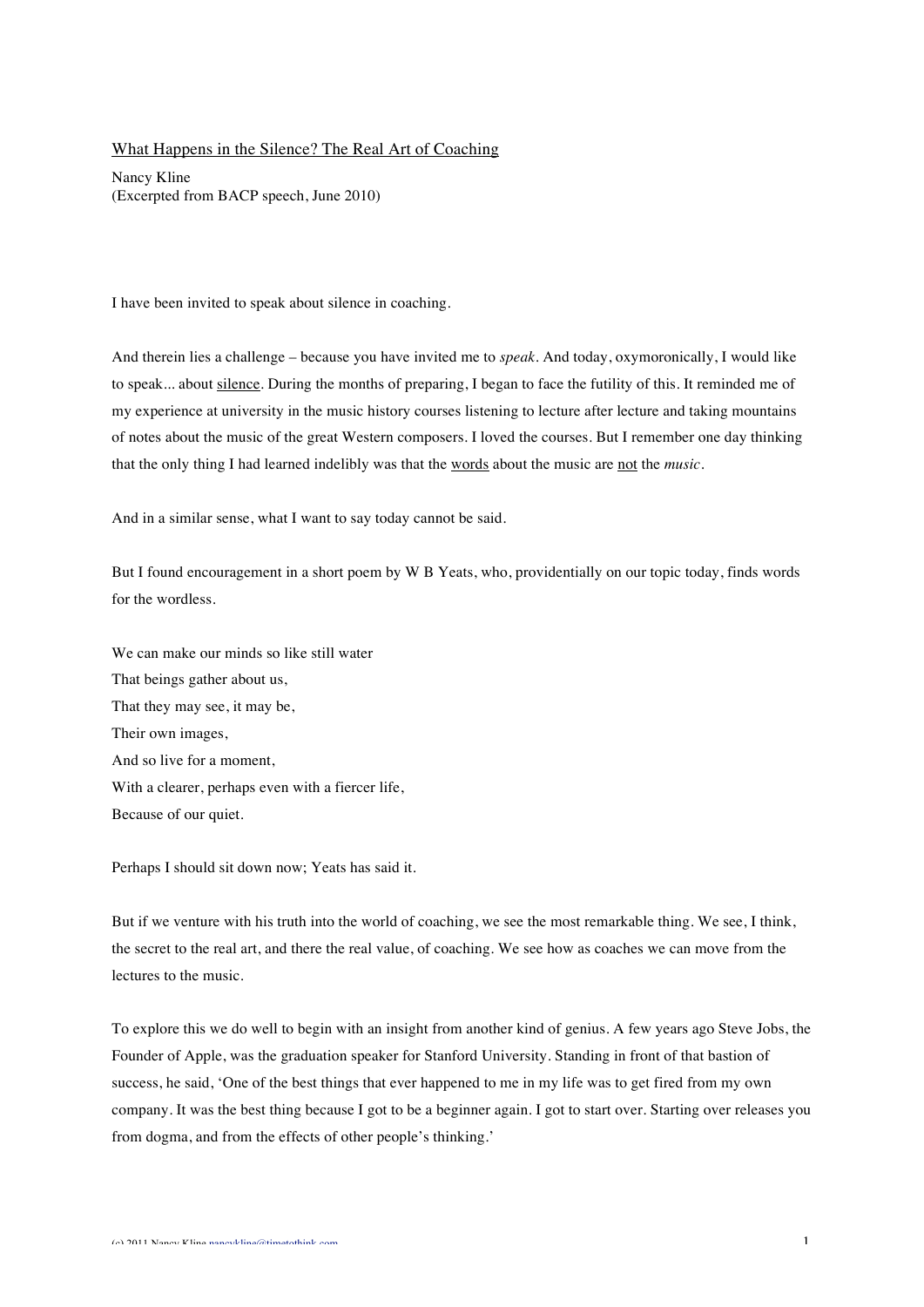I agree with him. And I propose that today we do just that; that we start over -- that we start over specifically by asking: What *is* the purpose of coaching, and where do we look for its value?

Many coaches say that the purpose of coaching is to take clients from where they are now to where they want to be. Many say in the next breath that, in organisations, the purpose of coaching is to take clients from where they are now to where the sponsor wants them to be.

Hearteningly, a few say that the purpose of coaching is for clients to *think*. Given that the quality of everything our clients do depends on the quality of the thinking they do first, generating a client's finest thinking is surely the point of it all.

I would go further, though. I would say that the purpose of coaching is for clients to think – *for themselves*.

## *For themselves* changes everything. *For themselves* requires new expertise.

*For themselves* startles us into seeing that if we look in the wrong place, we find the wrong thing. If we look in the wrong place, we find the coach; but we miss the client. We miss the source of the value of the session. We miss the treasure.

We miss our clients' *own* fresh, dazzling thinking, conceived *for themselves*, for the first time, sometimes with quality that can take their breath away. And ours.

And in so doing, we miss, I think, the chance to unleash something huge and beautiful and desperately needed in our world.

We *could* decide never again to miss that chance. Second by second as we coach, we could hold in our minds the question:

'How far can this person go in their *own* productive, original thinking before they need mine?

And how much further than that?

And how much further even than that can they go for *themselves* before they need my thinking?'

And, fascinated, we could decide to hear the answer. How far can they go? Far. Far. Further than we can imagine. Often all the way.

But to achieve this quality of thinking clients need from us, first and possibly only, the most powerful coaching expertise of all: generative attention and its uncorrupted silence. All other tools can wait.

Attention and silence. Can that ever really be enough? Yes. Often. Far more often than we are ever taught to expect. In fact, we have hardly had a chance to find out just what attention and silence can produce. We are too busy preventing it.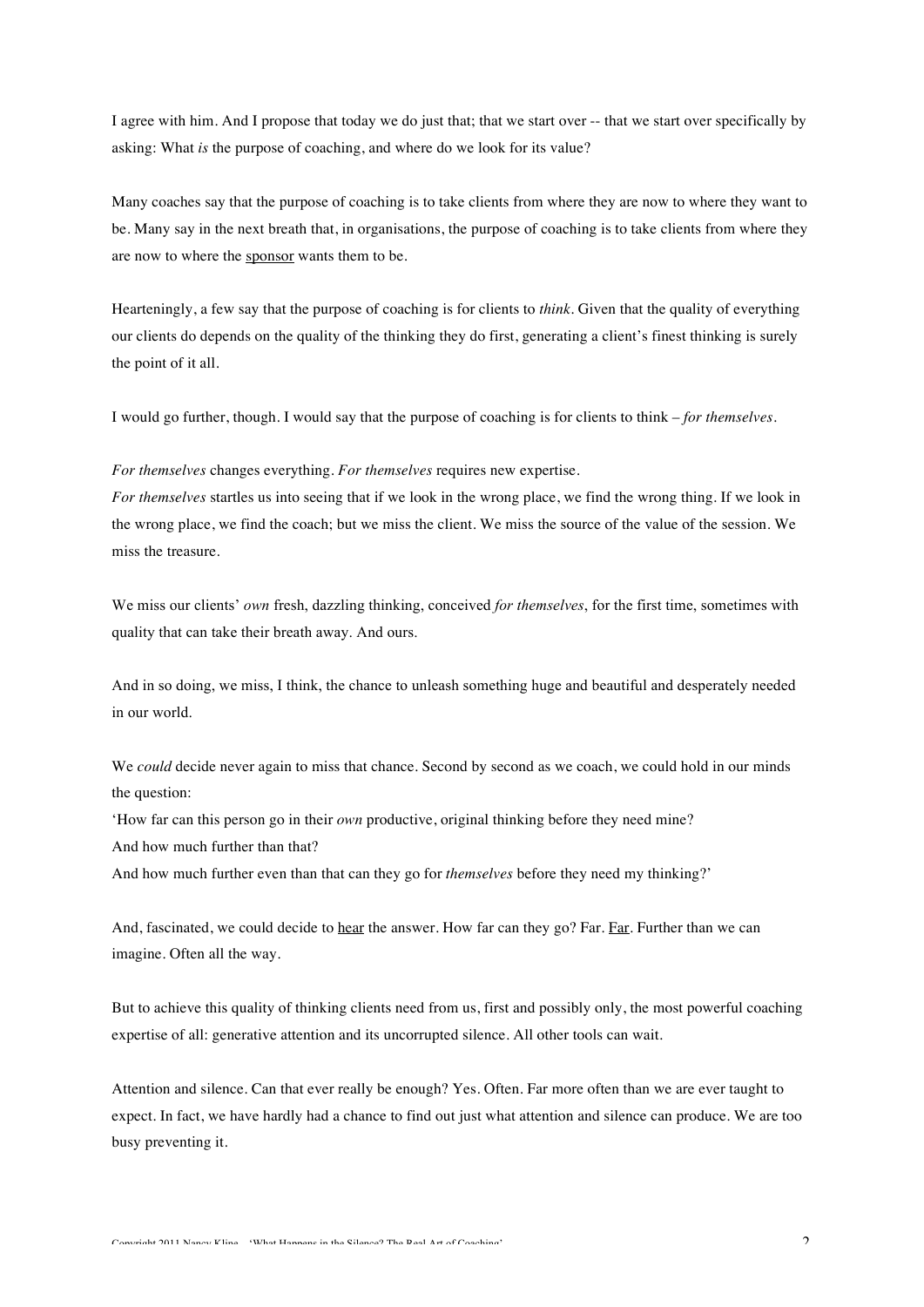In fact, many of us have been taught explicitly to prevent it. Some coaching programmes, for example, assess us and the value of our coaching on the basis of what we say, and how soon we say it.

Too often we are taught to listen only long enough to understand enough to come in with our words: to summarise, to diagnose, to make connections, to challenge; to offer a model, a theory, an inventory; and even to be non-directive in order, if we are honest, to direct.

These programmes teach  $us - to \text{ speak}$ .

Our coaching is often superb. But I wonder what new levels of superb we might reach if we could become expert at generating this kind of attention, this silence.

Could we begin by seeing that attention is an act of creation? That it creates thinking in our clients? That in the presence of our silent, profound attention, clients can generate all of the connections, insights, challenges, feelings, plans and actions they want from the session, and all of them often better than the ones we could direct them to, however deftly?

Could we notice that all of this can happen even if we say nothing, other than to ask, 'What do you want to think about?' And then, only if needed, 'What more do you think, or feel, or want to say?'

Could we offer our clients and ourselves the opportunity to see how brilliantly they can think -- because of our rich and radiant silence?

Given the prevalent assumption that we add value as coaches by what we say, this silence and its simple questions can be a slippery challenge for almost all of us. But we can quickly get our footing.

Adelle, the coach, asked Chris, her client, 'What would you like to think about, and what are your thoughts?'

Chris said, 'I want to think about peace.' He paused. They were silent. Fifteen seconds passed. Adelle already wanted to speak. She wondered why he was not planning to talk about his leadership as agreed. But she decided to trust her attention as a catalyst.

' – mine, he said, I want to think about *my* peace. I want to find it.'

He paused again. He looked at Adelle. He continued. 'I am tired of driving – inside. I admire people with inner authority, with stillness somewhere. Yes, stillness. That is what I want.

'Instead, I dart around, even when I am sitting. Most of the time most of me is somewhere else, accelerating, swerving. What is this about?'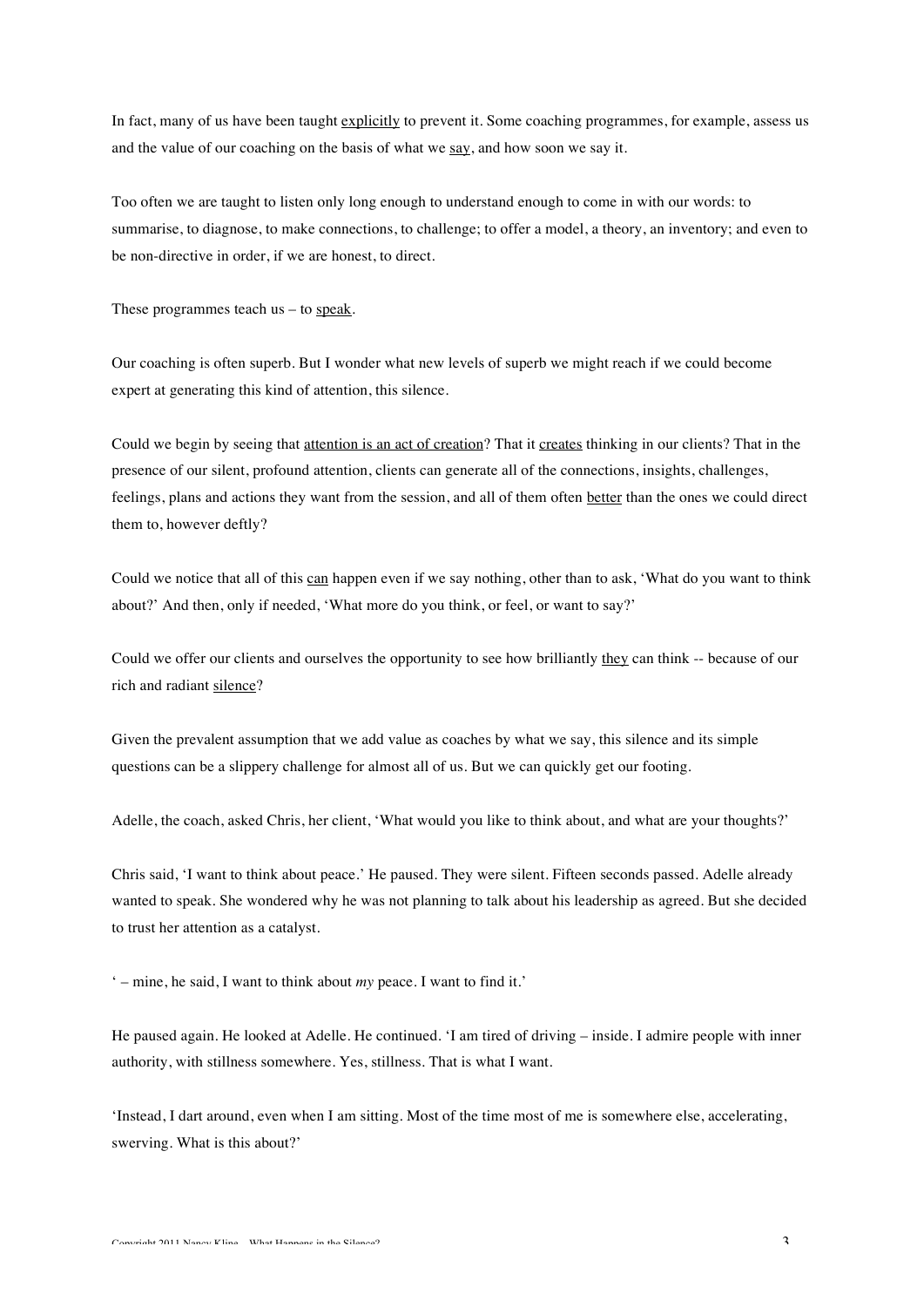Neither spoke. Chris looked out across the room and into somewhere not known to either of them.

Adelle knew what he needed. She already had three insights, a gorgeous question and two models, any of which she knew could be useful to him. But she maintained her interest in Chris's mind at work and settled down inside.

A half-minute passed. 'The thing is,' Chris said, 'that when I decide to be peaceful in this one second, I love it; and I can hold onto that for a few more seconds, maybe five. But if anyone speaks, I focus on what they think of me. So, I start driving and swerving again.

He paused, looked down. And then he said, 'I think that is all.'

Adelle asked slowly, 'What more do you think, or feel, or want to say?'

Chris said, quietly, 'I keep getting bonuses. But there are no bonuses for peace. Business loves drivers. Dad knew that. When I received my MBA, he hugged me and then said, 'Son, it's your drive; get to know it.' I was never quite sure what he meant. I was sure, though, that he was proud of me, and I became my drive.'

He looked far away. Adelle's stayed interested, and silent.

Then Chris turned back to Adelle. 'So, what do you make of this anyway?' he said.

Adelle almost spoke, but didn't.

'Actually,' he said, 'It is simple. I want peace. Even if there are no bonuses ever again.

'Do you think I am capable of this? he asked Adelle. She prepared to answer but stayed attentive another two seconds.

'No,' Chris said, 'that's not the point. All that matters is the five seconds of peace I have known. I want more seconds like those. Even five more. And maybe someday, five hundred more. And I clearly am capable of that.

'So... I hereby decide that twice a day I will be peaceful for five seconds longer than the day before --- and see whether anyone dies.'

He frowned. 'But maybe it would be better' he said, 'to start this next month. Maybe now is not quite the right time to start being peaceful.'

Not even raising an eyebrow, Adelle stayed interested in where his thinking would go next.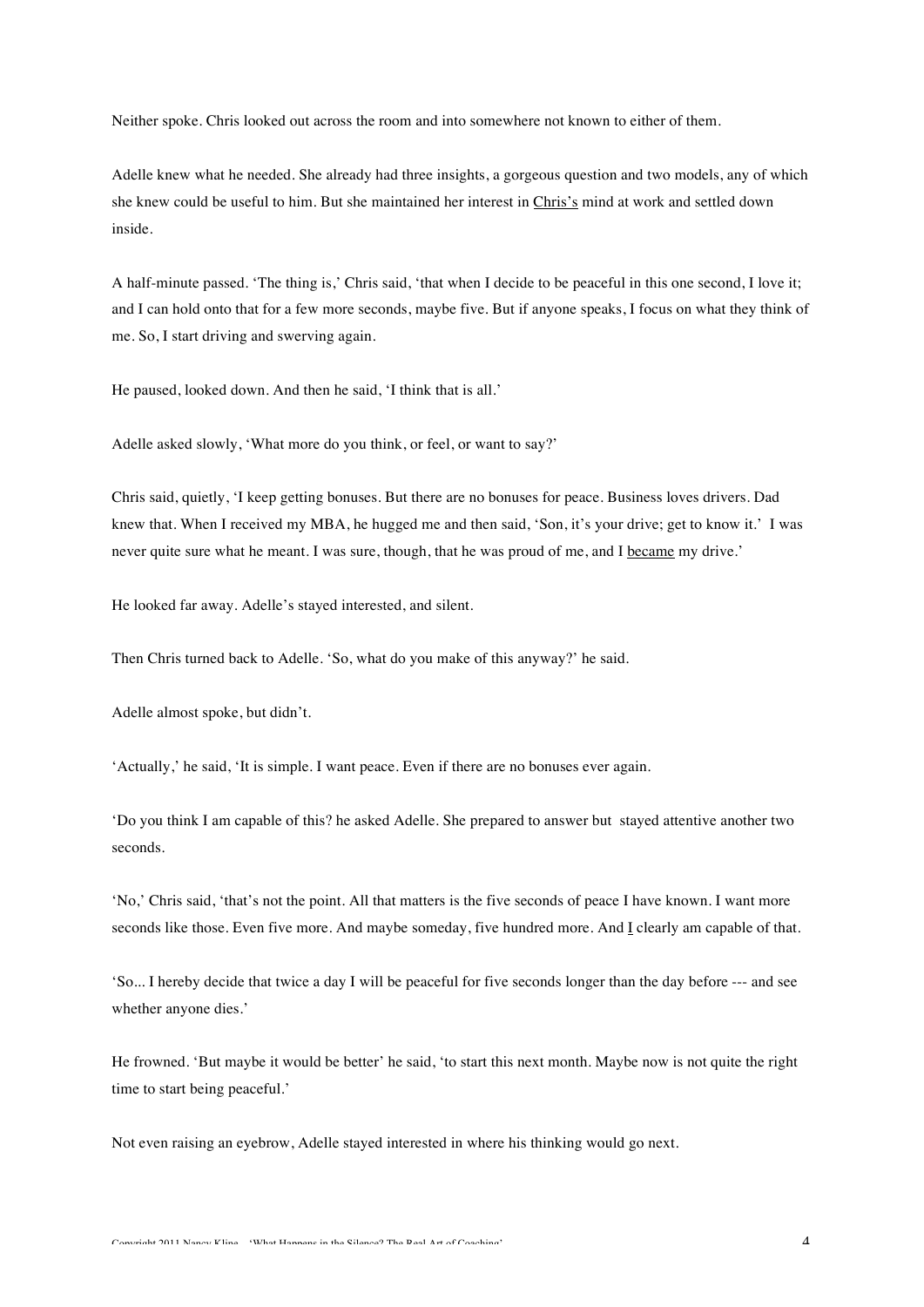Chris looked away. Many seconds passed. Then he said, 'That is really stupid. Every "now" will be just like this "now", full of "not-yets". So --- I am going to do this in the only "now" I will ever have.'

He smiled. 'Thank you,' he said, 'five seconds at a time. I'll let you know. Or maybe I won't. Maybe I won't remember to, because it will just be who I am.'

Chris went home and started his five-seconds-at-a-time plan, and kept it up.

Six months later he cancelled a trip to France to be at the bedside of his father whose emergency surgery had hospitalised him. When Chris arrived, his dad was sleeping. Chris moved quietly into the chair next to the bed. He sat, looking at his dad, sending love, wondering how long he had.

His dad slowly opened his eyes. He looked around the room, and then saw Chris, and smiled. Chris smiled back. Neither spoke. His dad looked away. Chris kept looking at his dad, but didn't speak. His dad looked again, and kept looking.

Then his dad said, 'It is your serenity. It's good. I see you finally got to know your drive. It was no friend, was it, Son? I am glad.' And he fell back asleep.

Chris says he thinks about his father's words almost everyday. 'It's my peace he wanted for me all along.'

Chris's peace had begun in the coach's fecund silence. In that silence it was Chris who had thought of his goal of peace; he'd developed it; he'd found and removed the blocks to it. The coach produced that result with her silence, and with only once the question: 'What more do you think, or feel, or want to say'?

She could have, and would have, intervened differently if she had had to. But she didn't. He was able to do it for himself, better than she could have for him, because of her quiet.

What happened in that silence? Ignition. Creation. Gestation. Birth. Exactly the purpose of coaching. So why do we so often prevent it? Why is it still common practice for coaches to listen only to reply? Why is listening to ignite so rare?

What is it about generative silence we don't understand, that we struggle to honour?

I wonder sometimes if we are afraid of silence, our own and our client's. And I wonder if this fear may come from being taught that the client's silence signals the end of their thinking and a need to be rescued -- and so we have learned that our silence is the crumbling of our expertise.

We are not usually taught that because of our silence, clients are working, they are thinking, they are changing.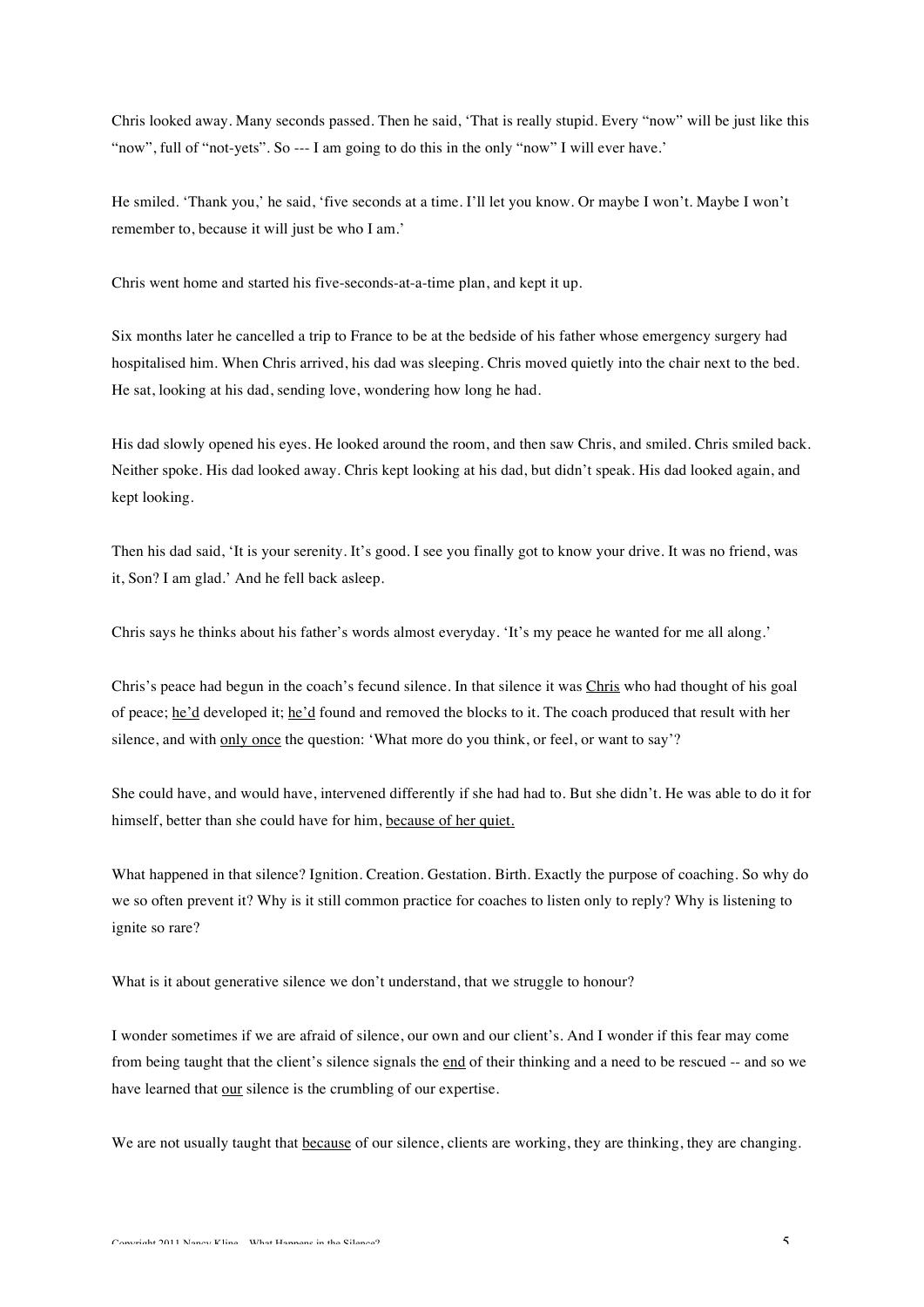Have we been taught to be afraid of the still water?

Of course we are right to be afraid of manipulative silence, of prurient silence, of disconnected silence, of the silence of seduction.

But the silence that produces breakthroughs in human thinking is none of these. It is a silence born of attention so profound it produces new life. It is a silence emerging from awe, as Richard Feynman said, at the 'inconceivable nature of nature', at nature's greatest of all shimmering creations, the human mind in front of us.

We can decide to provide this silence, this attention, as our key expertise. We can then watch the client's thinking soar when our attention is warm and alive, and not transgressed.

So, technically, what does happen in the coach's silence? Possibly two things:

One may be that, our Attention, our quiet, stimulates a particular, inherent sequence of questions in the mind of the client. This sequence of questions builds to what I call an Incisive Question and moves the client from block to breakthrough so fast we can hardly see it. But working backwards from the breakthrough, we can.

We can start at the end by noticing the breakthrough idea. We can then wonder retrospectively, 'if the breakthrough was the answer, what was the question? And if that was the question, what was the answer to the question before that, and what was that answer's question, and so on. We finally end at the beginning, and we turn and see this sequence stretching out before us.

This sequence of questions, seems to be roughly, but magnificently, this:

- 1. What do you want to achieve here?
- 2. What are you assuming that is stopping you from achieving this?
- 3. What else are you assuming that is stopping you from achieving this? What else? What else?
- 4. Of those assumptions, or any that might spring to mind, what are you assuming that is most stopping you from achieving this goal?
- 5. Do you think that assumption is true?
- 6. If it is, what are you assuming that is causing that assumption to stop you from achieving this goal?
- 7. Do you think that assumption is true?
- 8. If it is not true, what are your words for what is true and liberating instead?
- 9. If you knew that, how would you achieve this goal?

Generative silence seems to produce those questions and their answers.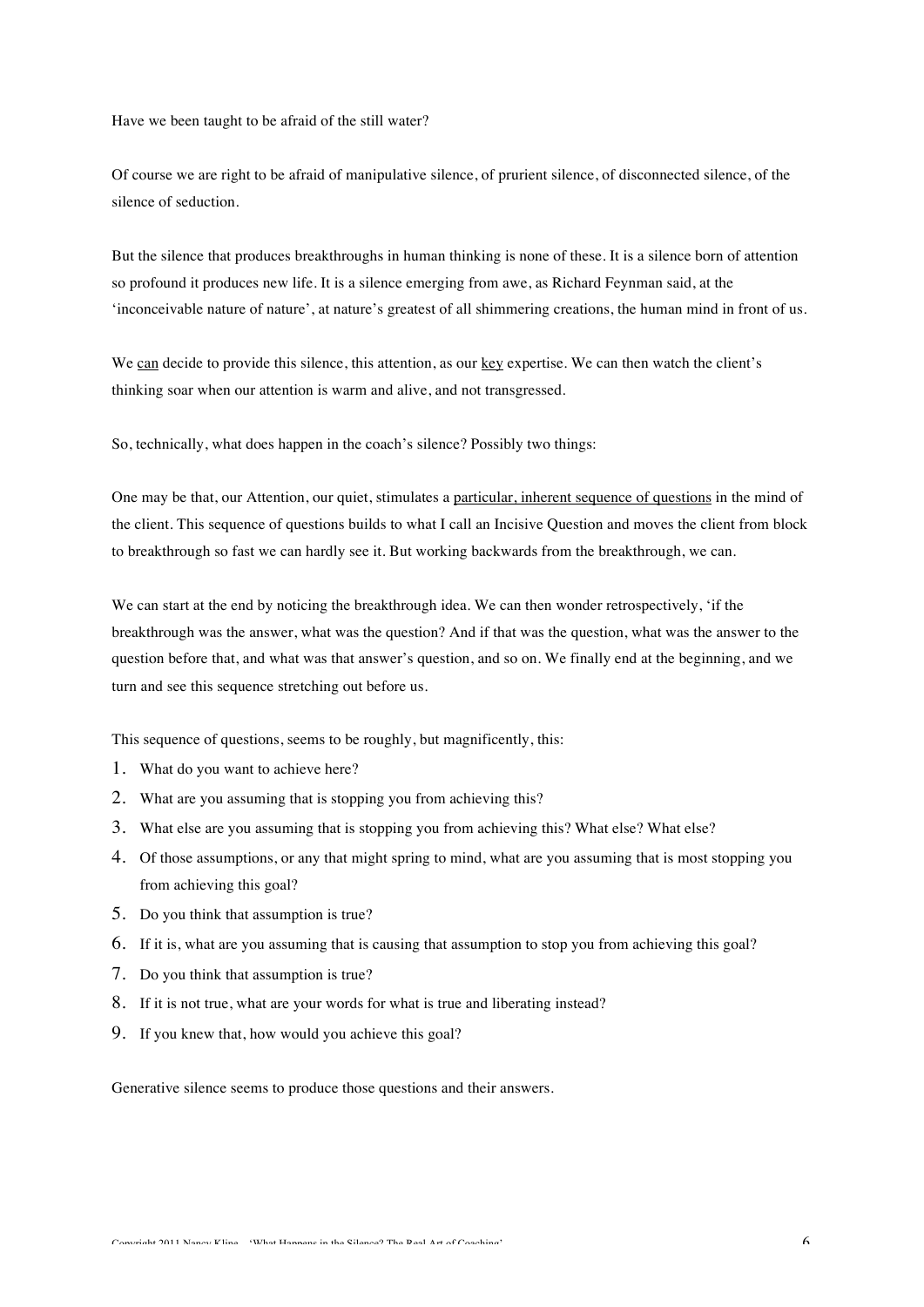The mind seems to recognise the key block is an untrue limiting assumption lived as true. This silent sequence of questions finds and removes that assumption and replaces it with an exquisite true liberating one, connects it to the goal, and the breakthrough begins. All of that seemed to happen in Chris's mind during Alelle's silence. The other thing that seems to happen in the silence is explained by neuroscience.

In conversations with Professor Paul Brown, from whom some of you will today be privileged to learn, too, I have begun to understand the possible neuroscience of the Thinking Environment. Dr Brown, after experiencing the Thinking Session coaching process, said to me, 'I think I know why this works. I think this quality of attention and its generative silence calm the amygdala, open the limbic system, and hold it open by *keeping* the amygdala calm, so that the brain can rearrange the architecture of the client's life (both neurologically, and metaphorically).

'It is I think the quality of the attention, of the silence,' he continued, 'that allows for this calming, and this sustained opening. It is not that as therapists and coaches we have never done this,' he said; 'we have, of course; but haphazardly; whereas in this process, it happens every time. But typically when we have achieved this opening, we have often closed it by coming in too soon, by trying to be clever,' he said.

The neuroscience also suggests that when a person is in the presence of this guaranteed quality of attention, 'approach' hormones such as serotonin, endorphins and oxytocin bathe the cortex, so that it can do its particularly human kind of thinking, maintaining a productive relationship with the limbic system.

On the other hand, if this seamless attention is shattered by interruption or intervention, 'avoid' hormones such as adrenalin and cortisol can begin to bathe the cortex, and thinking can slow down. In effect, when we come in too soon, w can extinguish fresh, even brilliant, independent thinking, the very purpose of coaching.

It seems, then, that the 'magic' of generative attention and silence is actually a comprehensible, no-tricks-at-all, chemical event. We experience it as 'trust'.

Think about what beauties we could spawn in our world if we could see how simple it is to ignite new dimensions of the immense, waiting-in-the-wings intelligence of our clients.

And in these times of change in which revolutions are conducted through Tweets of 140 characters, when we can hold 10,000 books in one hand, and hold seminars for 1000 people in our sitting room, when we can almost simultaneously text, email, bid on ebay, post on our wall, and attend a conference as an avatar, we need as a species to be thinking for ourselves at unprecedented levels of clarity, integrity and imagination. And this will require conversations of all sorts, especially coaching conversations, in which generative silence, with continuous full attention, is the norm.

But this urge to regard the coach as the one whose thinking and speaking matters most has tentacles. One man said to me after watching a Thinking Session coaching demonstration: 'I am sitting here, Nancy, and I am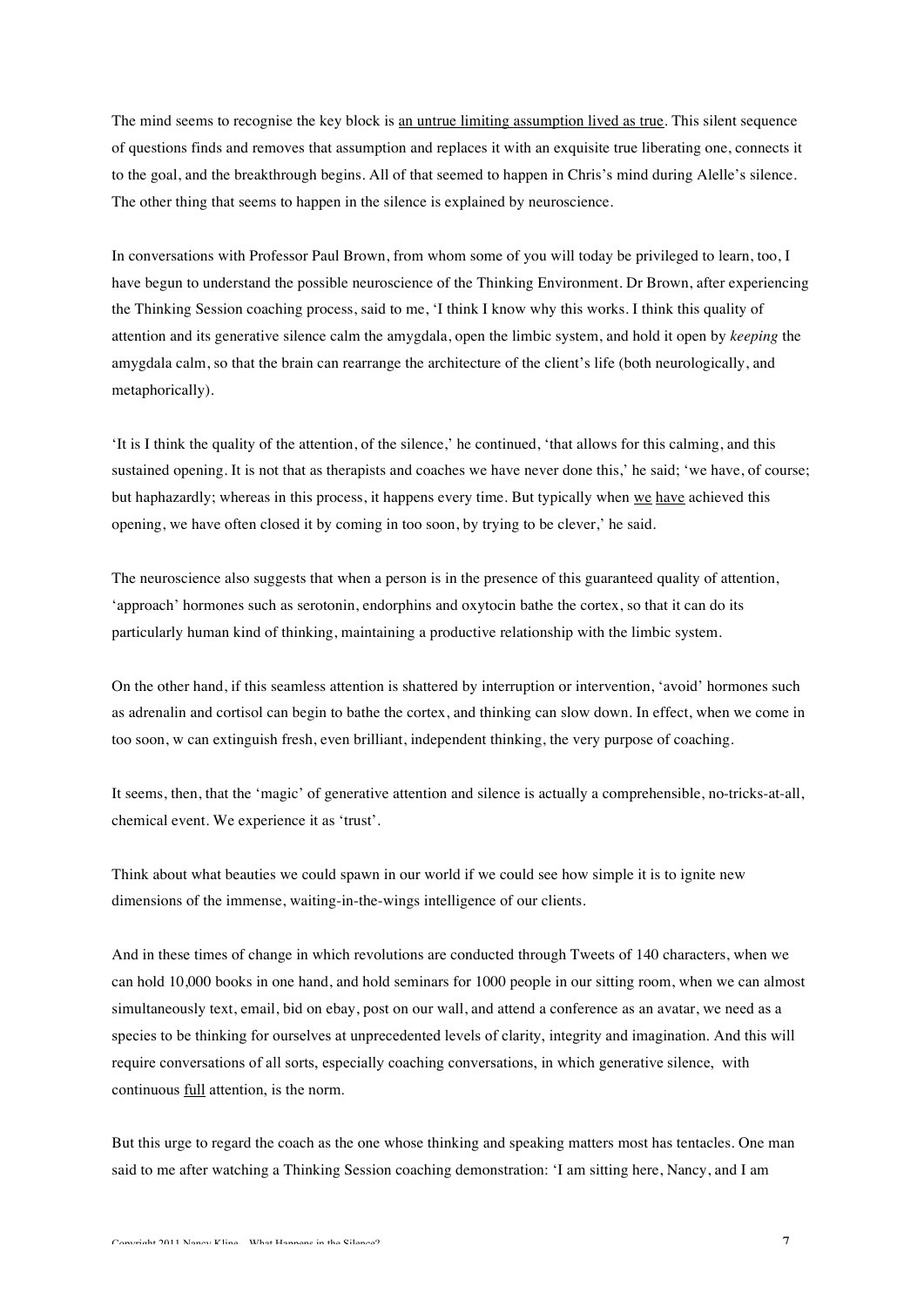watching it work, watching it work, marvelling, and watching it work. And yet, I can feel my body revving up, needing to do something, anything!

Another person countered by saying, 'But actually, Nancy, it is not that you are not doing anything; it is that you are not saying anything.'

And on a different occasion, a women said to her tutor after a demonstration of a Thinking Environment-based session, 'In that demonstration the client worked right through a complex business issue she had struggled with for six months. In my book, that is great coaching.

'But if in my assessment I were to coach in that way, you would fail me, because in that demonstration just now, the coach did not speak for 28 minutes. You will assess me by what *I* say, not by what the *client* says; How do you connect those dots?'

And often people ask, in a kind of quiet panic, 'But if we grow to understand and practice the generative power of silence, will we ever speak? Will we ever use all our other wonderful expertise?

Yes. But later. Maybe much later. Possibly only after we know for sure that our attention and silence, and those few, elegant, natural questions, have done all they can. And that requires us to be happy to leave unuttered, if necessary, all of our inimitable words.

This silence is simple. But it is, in the words of Oliver Johnston, 'the kind of simplicity that is to be found on the far side of complexity'. And it is our estrangement from the complexity that can, in the silence, take us by the throat and make us speak.

But it needn't. The simplicity of silence, complete with all its complexity, is as natural as can be. It is all around us. It is ours for the learning. We just need to see silence for what it is: the source of new thinking.

Probably all of us have had the kind of moment when someone, not necessarily a professional, just a person with an unsullied, integrated understanding of what humans need, is present with us, is silent; and we change.

My mother died when I was 38. Afterwards I travelled 2000 miles every two months from Washington to New Mexico to visit my dad. He and mother had loved each other for 60 years. He was in a kind of pain I could barely fathom. I knew he also was attempting, even to his now adult children, to be both mother and father. I knew he felt he didn't know how to do that.

I decided, though, that on the next visit I had to tell him the truth, something I had been putting off since before Mother died. I had to tell him because my life was changing, and because lying to him had become harder than facing his anger at hearing the truth.

What I needed to tell him also flew hard against a lot of his upbringing.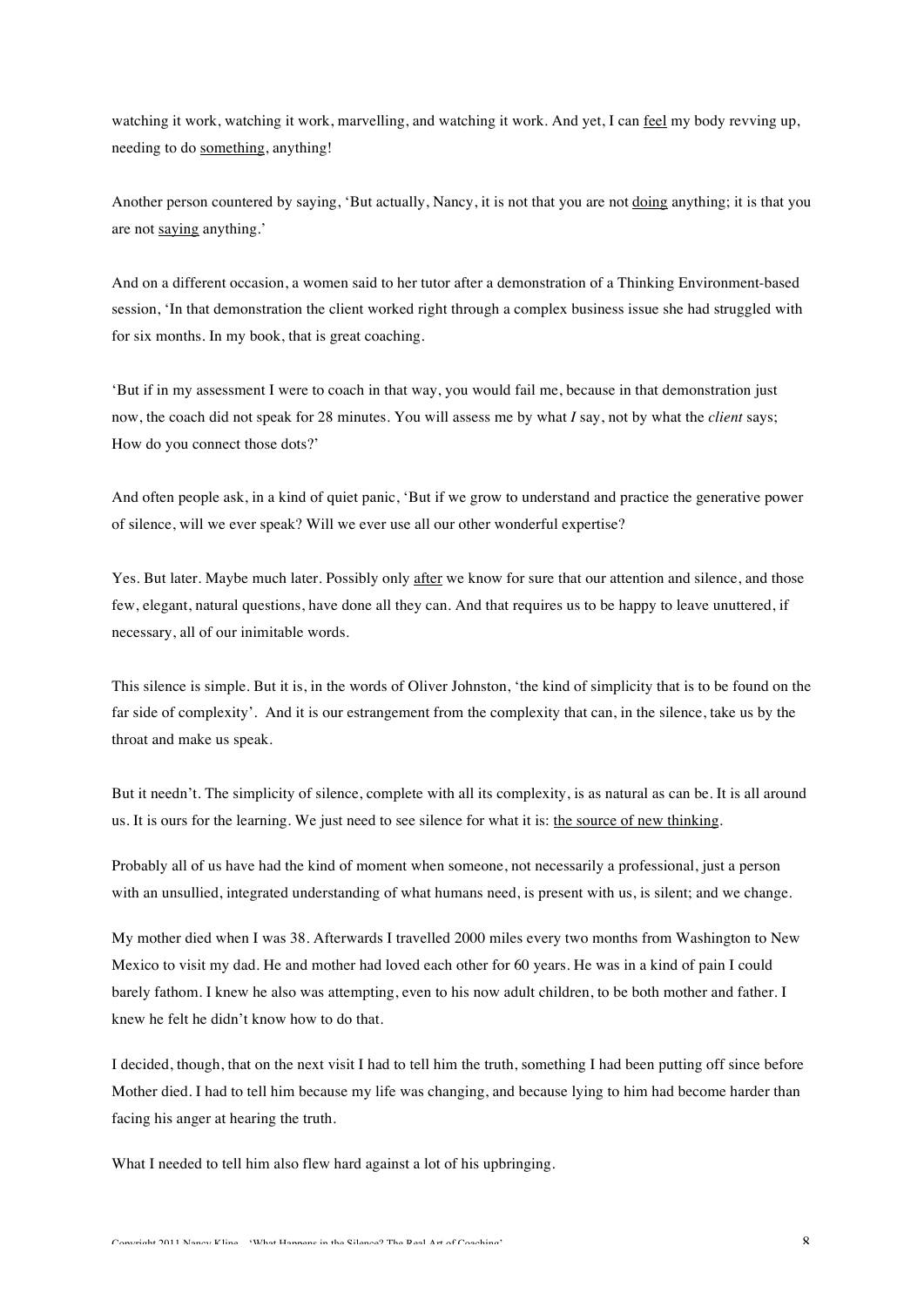When I arrived, I spent the first day talking about everything else. And the second day. And the third. Then that night, before I would leave at dawn the next day, I knew I had to open my mouth and say the words that would keep me from turning back.

'Dad,' I said, 'I need to tell you something.'

He looked alarmed. My heart made crazed noises as if trying to nail me to the sofa and block out all the words that would now have to follow. But I got up and went to the chair next to him.

'What is it, honey?' he said, his face concerned. I already read criticism, and I had not even begun.

'Peter and I are getting a divorce,' I said. 'We have been living apart for two years.'

He lit a cigarette. He was shaking. Then he lit another cigarette. He did not seem confused by that. I thought maybe he had lit the second one for mother.

He looked at me. He was silent.

I took a breath. 'I have fallen in love with a man who lives in England,' I said. (I hoped his reverence for Churchill would help out here.)

'He is Christopher,' I said, 'and I have finally found happiness.' Immediately I heard how 'Hallmark' that sounded, and wished I could start again.

I began to cry. He began to cry. But he kept listening.

Knowing I was losing traction, I lunged into the next sentence. 'For twenty years,' I said, 'Christopher was in an intimate relationship with a man. Christopher and I are in love. We don't know where our relationship will go; but I know this is the relationship of my life.'

There. It was all out. I didn't move. I ignored the tissue in my pocket, not wanting to clear the tears for fear of seeing his anger.

He didn't speak. Slowly he put out both cigarettes. He wiped his own tears. He looked down. And then he looked into my eyes.

Carefully, deliberately, he said, 'Nancy, as long as there is a breath of life left in my body, ---- I will love you.'

The seconds that followed were big enough to fill the universe. I look back now and know that through his silence he had generated new life for us both.